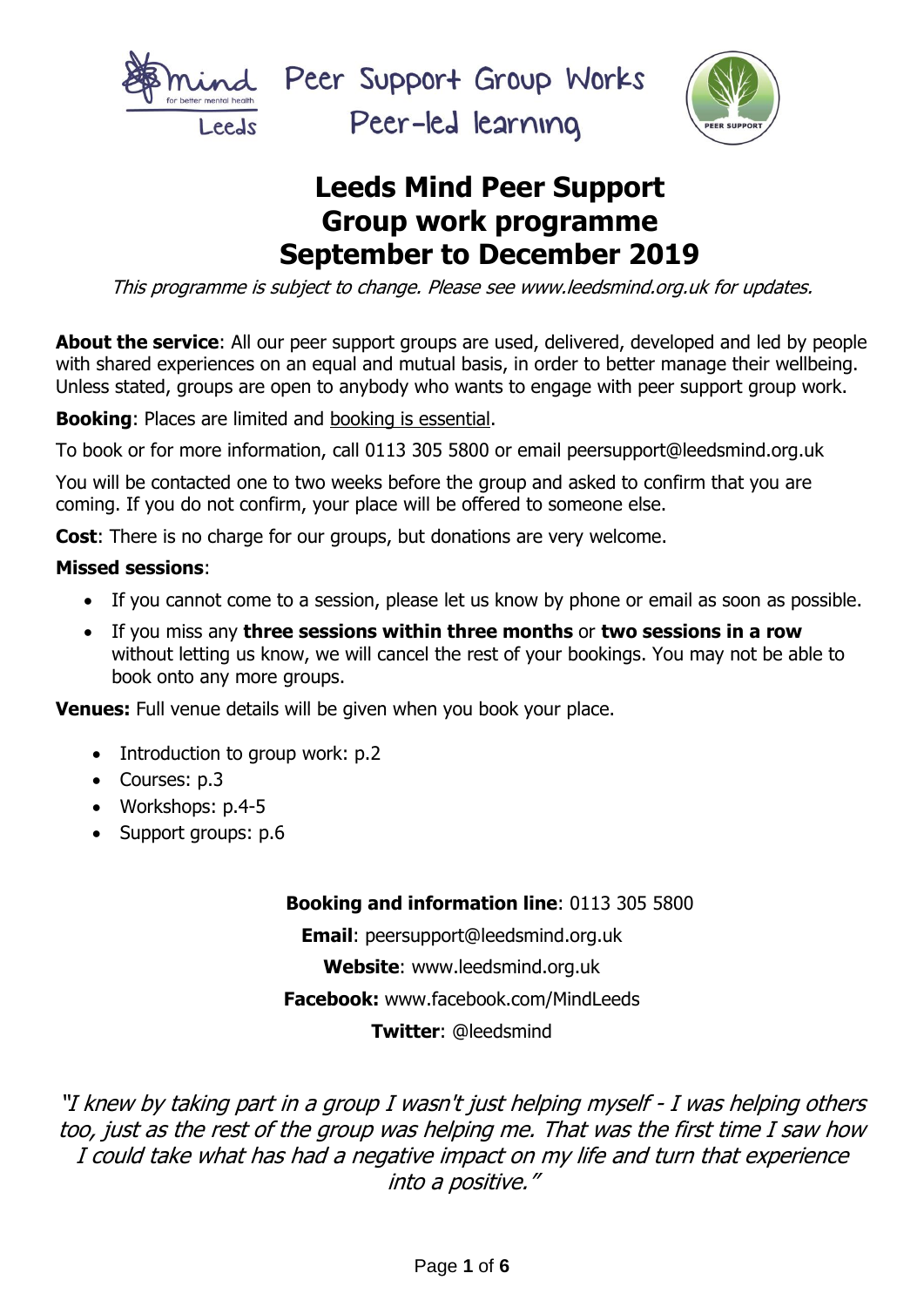

#### **Introduction to group work**

Find out more about our peer support skills groups and experience being in a group. **\*** Attendance is essential prior to joining any group marked with a **\***

| 14:00-16:00 | Horsforth                                                                                                                      |
|-------------|--------------------------------------------------------------------------------------------------------------------------------|
| 10:30-12:30 | <b>Horsforth</b>                                                                                                               |
| 14:00-16:00 | City centre                                                                                                                    |
| 18:00-20:00 | <b>Horsforth</b>                                                                                                               |
| 10:30-12:30 | City centre                                                                                                                    |
| 14:00-16:00 | <b>Horsforth</b>                                                                                                               |
| 14:00-16:00 | <b>Horsforth</b>                                                                                                               |
| 10:30-12:30 | <b>Horsforth</b>                                                                                                               |
| 18:00-20:00 | Horsforth                                                                                                                      |
| 10:30-12:30 | City centre                                                                                                                    |
| 14:00-16:00 | Horsforth                                                                                                                      |
|             | $\frac{1}{2}$ and $\frac{1}{2}$ is the second form of $\frac{1}{2}$ . The state $\frac{1}{2}$ is the second form $\frac{1}{2}$ |

"Peer support has made a difference because I can now manage my mental health, I am not as anxious, lonely or fearful. I feel free, safe, not judged, not discriminated against, safe and comfortable when I am at Leeds Mind. I am more socially active, physically active and emotionally well. Doing these sessions has motivated me to want to help others and inspire them in the same way that I have been inspired by the groups I have attended and the people I have met. It really is wonderful."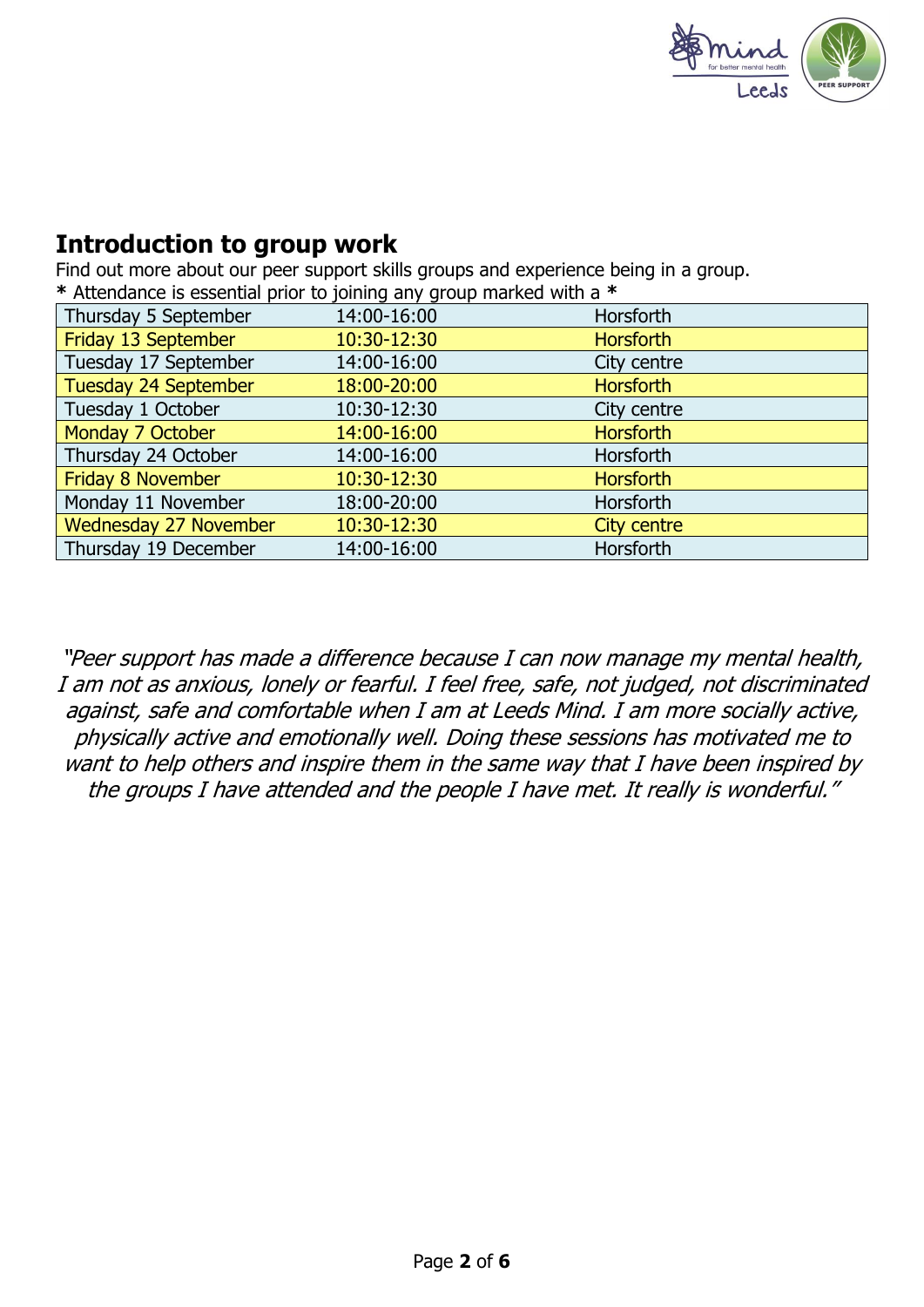

### **Courses**

| Anger*                                                                                         |             |                                                                                                      |                    |
|------------------------------------------------------------------------------------------------|-------------|------------------------------------------------------------------------------------------------------|--------------------|
| Please note this is not an anger management course.                                            |             |                                                                                                      |                    |
|                                                                                                |             | Explore what anger is, its effects on you and others around you, the beliefs and behaviours that     |                    |
| fuel it, and how to avoid unhelpful responses. 4 sessions.                                     |             |                                                                                                      |                    |
| <b>Mondays</b>                                                                                 | 14:00-16:00 | 25 November to 16 December                                                                           | <b>Horsforth</b>   |
| Assertiveness skills*                                                                          |             |                                                                                                      |                    |
|                                                                                                |             | Learn about assertiveness and benefit from opportunities to practice assertiveness skills in a safe, |                    |
|                                                                                                |             | supportive environment. These skills include identifying your needs, asking for what you want,       |                    |
| saying no and responding to criticism. 6 sessions.                                             |             |                                                                                                      |                    |
| Fridays                                                                                        | 10:30-12:30 | 15 November to 20 December                                                                           | Horsforth          |
| <b>Building self-esteem*</b>                                                                   |             |                                                                                                      |                    |
|                                                                                                |             | Explore how you think and feel about yourself and how this affects your life and relationships.      |                    |
|                                                                                                |             | Learn to recognise your strengths and resources, and use them to build your self-esteem and          |                    |
| personal effectiveness. 6 sessions.                                                            |             |                                                                                                      |                    |
| <b>Tuesdays</b>                                                                                | 14:00-16:00 | 5 November to 10 December                                                                            | <b>City centre</b> |
| Managing my mental health*                                                                     |             |                                                                                                      |                    |
|                                                                                                |             | Develop your understanding of mental health, what affects it and how you can build and maintain      |                    |
|                                                                                                |             | it. Look at how your relationship with yourself and others can impact on your mental health, and     |                    |
| how you can develop strategies to look after yourself. 6 sessions.                             |             |                                                                                                      |                    |
| Thursdays                                                                                      | 14:00-16:00 | 7 November to 12 December                                                                            | Horsforth          |
| <b>Managing anxiety*</b>                                                                       |             |                                                                                                      |                    |
|                                                                                                |             | Learn what anxiety is and how to recognise it. Explore the impact of anxiety on your life and        |                    |
| practical ways to manage and reduce it. 4 sessions.                                            |             |                                                                                                      |                    |
| <b>Thursdays</b>                                                                               | 10:30-12:30 | 26 September to 17 October                                                                           | <b>City centre</b> |
| Mindfulness and meditation*                                                                    |             |                                                                                                      |                    |
| Learn how to meditate and engage with mindfulness. Explore loving kindness, mindful meditation |             |                                                                                                      |                    |
| for pain, and how to overcome obstacles to mindfulness. 6 sessions.                            |             |                                                                                                      |                    |
| Wednesdays                                                                                     | 10:30-12:30 | 9 October to 20 November                                                                             | City centre        |
|                                                                                                |             | (week off 13 November)                                                                               |                    |
| Self compassion*                                                                               |             |                                                                                                      |                    |
| Explore what compassion is, the components of self compassion, and when and how to be more     |             |                                                                                                      |                    |
| compassionate towards yourself. 4 sessions.                                                    |             |                                                                                                      |                    |
| <b>Tuesdays</b>                                                                                | 18:00-20:00 | 1 October to 22 October                                                                              | <b>Horsforth</b>   |
|                                                                                                |             |                                                                                                      |                    |

\*Attendance at an Introduction to Group Work session (details on page 2) is essential prior to joining any group marked with a  $*$ .

Booking is essential for all courses.

"The group was just what I needed. I've realised I'm not alone and learnt lots of positive ways to get through the difficult times."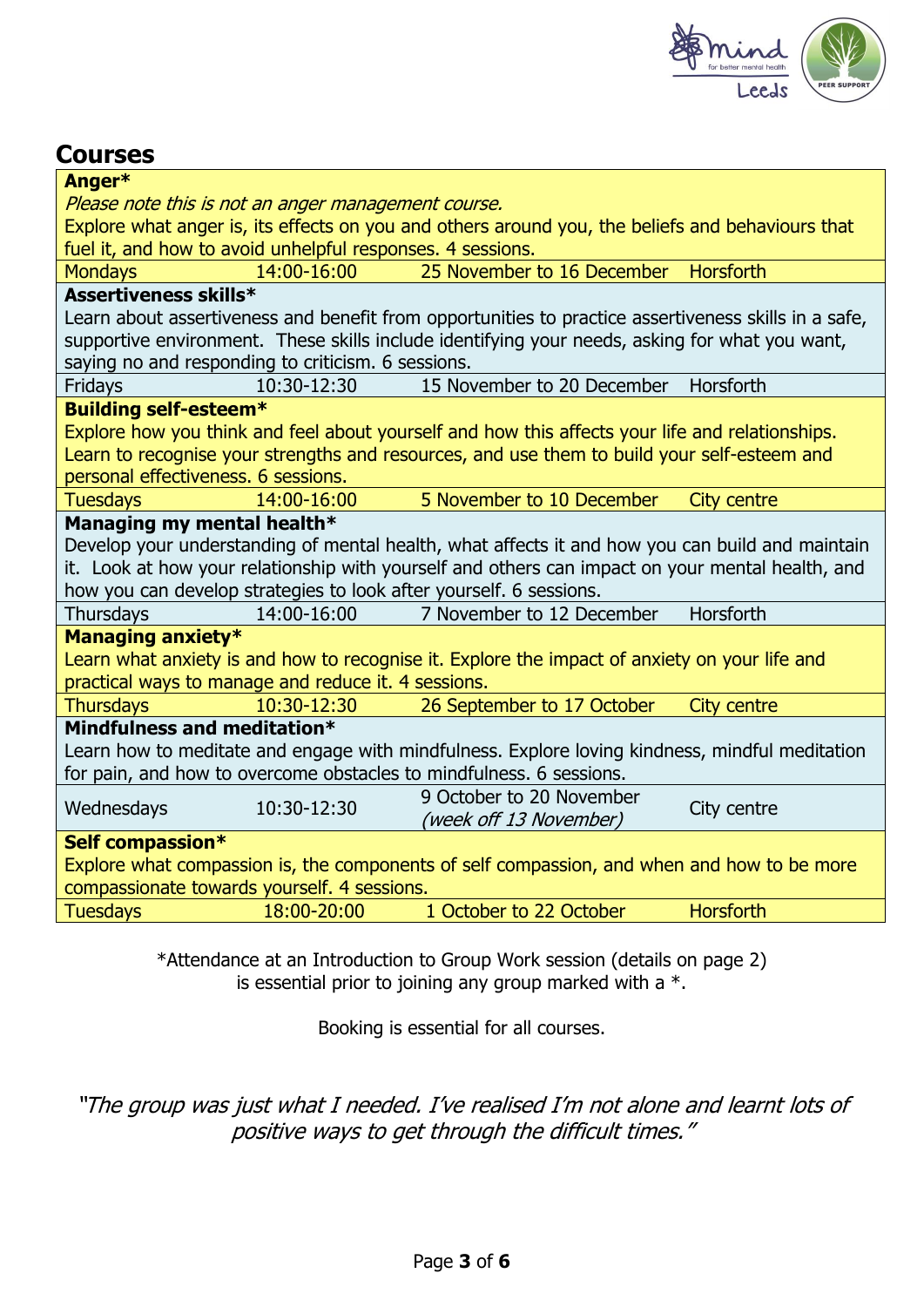

## **Workshops**

| <b>Building confidence</b>                                                                     |             |                                                                                                |  |
|------------------------------------------------------------------------------------------------|-------------|------------------------------------------------------------------------------------------------|--|
|                                                                                                |             | Explore what confidence means to you, what gets in the way of your confidence, and ways to     |  |
| build and maintain your confidence.                                                            |             |                                                                                                |  |
| Monday 2 September <sup>o</sup>                                                                | 14:00-16:00 | <b>Horsforth</b>                                                                               |  |
| Building resilience: coping with life's challenges*                                            |             |                                                                                                |  |
|                                                                                                |             | Explore what resilience is and learn how to recognise, maintain and build your ability to cope |  |
| with difficulties and challenges.                                                              |             |                                                                                                |  |
| Monday 9 September <sup>o</sup>                                                                | 14:00-16:00 | Horsforth                                                                                      |  |
| Friday 25 October                                                                              | 10:30-14:30 | City centre                                                                                    |  |
| <b>Building self-esteem</b>                                                                    |             |                                                                                                |  |
| Explore what self-esteem means to you and ways to build and maintain healthy self-esteem.      |             |                                                                                                |  |
| Monday 23 September <sup>o</sup>                                                               | 14:00-16:00 | <b>Burley</b>                                                                                  |  |
| Coping with Christmas*                                                                         |             |                                                                                                |  |
|                                                                                                |             | Christmas can be a very difficult time of year for many reasons. Explore how it makes you feel |  |
| and practical ways to reduce the stress and anxiety that this time of year can bring.          |             |                                                                                                |  |
| Friday 15 November                                                                             | 10:30-14:30 | City centre                                                                                    |  |
| Friday 13 December                                                                             | 10:30-14:30 | Horsforth                                                                                      |  |
| Coping with panic*                                                                             |             |                                                                                                |  |
| Explore what panic is and how to recognise it, and learn ways to manage and reduce it.         |             |                                                                                                |  |
| Monday 7 October <sup>o</sup>                                                                  | 14:00-16:00 | <b>Burley</b>                                                                                  |  |
| Monday 2 December                                                                              | 18:00-20:00 | <b>Horsforth</b>                                                                               |  |
| Coping with setbacks*                                                                          |             |                                                                                                |  |
| Explore how setbacks affect you and learn coping strategies and practical tools to solve       |             |                                                                                                |  |
| problems and recognise your achievements.                                                      |             |                                                                                                |  |
| Monday 9 December                                                                              | 18:00-20:00 | Horsforth                                                                                      |  |
| Five ways to wellbeing*                                                                        |             |                                                                                                |  |
| Learn five actions you can take in your everyday life to help you feel good and function well. |             |                                                                                                |  |
| Monday 18 November                                                                             | 18:00-20:00 | <b>Horsforth</b>                                                                               |  |
| Mara warkahana an naga E                                                                       |             |                                                                                                |  |

**More workshops on page 5…**

\*Attendance at an Introduction to Group Work session (details on page 2) is essential prior to joining any group marked with a  $*$ .

Booking is essential for all workshops.

"I was worried about being judged and was nervous, but I wasn't judged at all. I felt comfortable and enjoyed coming every week. Peer support has been important for me because I've learnt a lot... I now can look after myself better, I've learnt how to build positive relationships with myself and I know my own strengths."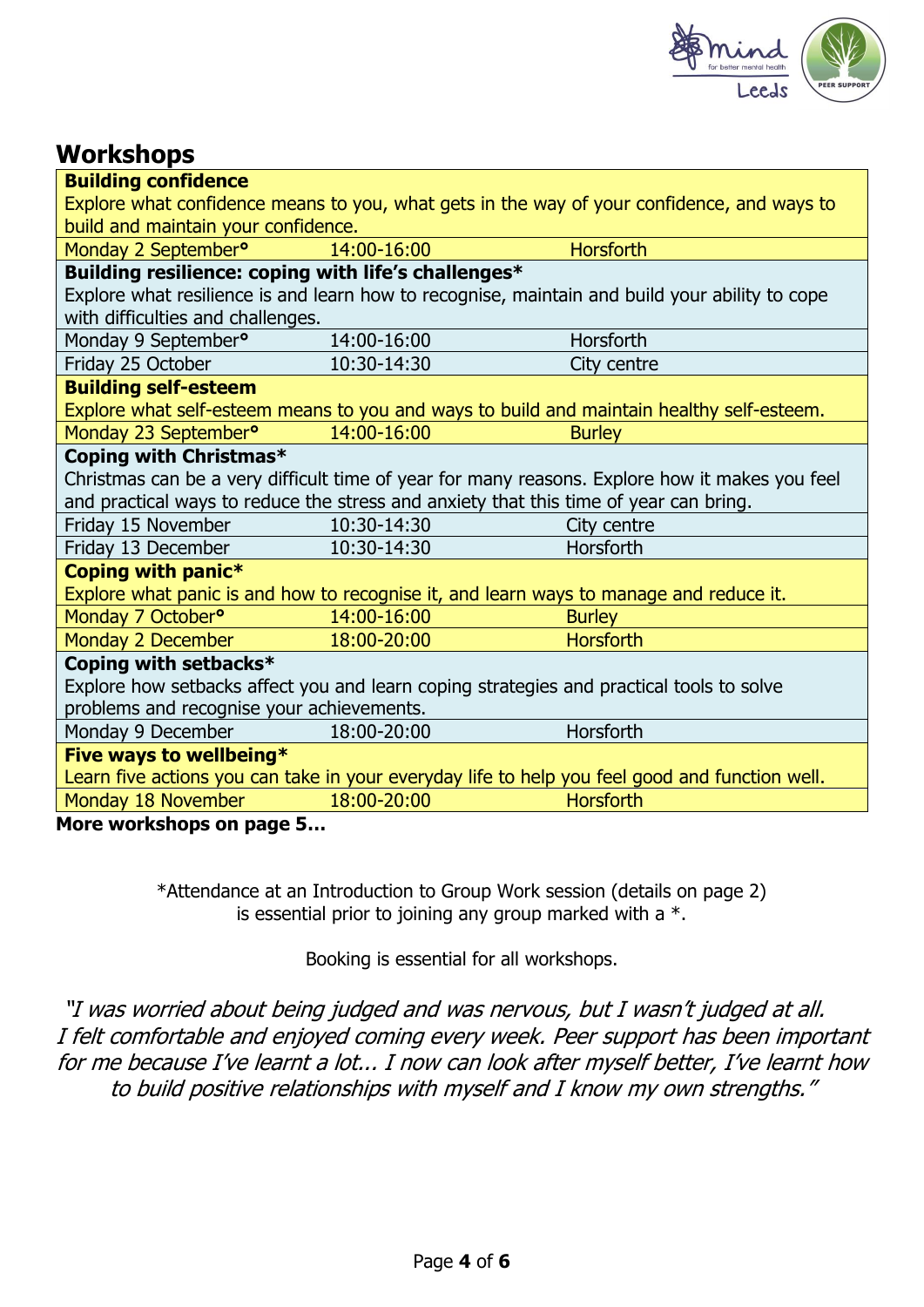

#### **Workshops continued**

| Managing anxiety*                                                                                |             |                                                                                              |  |
|--------------------------------------------------------------------------------------------------|-------------|----------------------------------------------------------------------------------------------|--|
| Learn what anxiety is, how to recognise it, and ways to manage and reduce it.                    |             |                                                                                              |  |
| Wednesday 11 September                                                                           | 10:30-14:30 | City centre                                                                                  |  |
| Monday 30 September <sup>o</sup>                                                                 | 14:00-16:00 | Horsforth                                                                                    |  |
| Monday 25 November                                                                               | 18:00-20:00 | Horsforth                                                                                    |  |
| <b>Managing money</b>                                                                            |             |                                                                                              |  |
|                                                                                                  |             | Explore what money and debt mean to you, how money affects you, and strategies for dealing   |  |
| with debts.                                                                                      |             |                                                                                              |  |
| Monday 16 September <sup>o</sup>                                                                 | 14:00-16:00 | <b>Burley</b>                                                                                |  |
| Managing my mood*                                                                                |             |                                                                                              |  |
|                                                                                                  |             | Explore the effects of different moods on our daily lives, what can impact on our moods, and |  |
| how we can develop positive strategies to manage our moods.                                      |             |                                                                                              |  |
| Friday 4 October                                                                                 | 10:30-14:30 | Horsforth                                                                                    |  |
| Wednesday 11 December                                                                            | 10:30-14:30 | City centre                                                                                  |  |
| <b>Managing self harm*</b>                                                                       |             |                                                                                              |  |
| This is a workshop for people who use self harm as a coping strategy, and provides an            |             |                                                                                              |  |
| opportunity to look at ways of managing this behaviour in a non-judgmental space.                |             |                                                                                              |  |
| <b>Tuesday 29 October</b>                                                                        | 10:30-14:30 | City centre                                                                                  |  |
| New beginnings*                                                                                  |             |                                                                                              |  |
| Experience the sharing of different narratives and perspectives, explore the benefits of         |             |                                                                                              |  |
| mindfulness and gratitude, and learn practical tools to help you turn your desires into reality. |             |                                                                                              |  |
| Wednesday 18 September                                                                           | 10:30-14:30 | City centre                                                                                  |  |
| Self compassion*                                                                                 |             |                                                                                              |  |
| Explore what self compassion is and how to be more compassionate towards yourself.               |             |                                                                                              |  |
| <b>Wednesday 4 September</b>                                                                     | 10:30-14:30 | <b>City centre</b>                                                                           |  |
| Setting boundaries*                                                                              |             |                                                                                              |  |
| Explore why we need physical and emotional boundaries in our lives, and how to set and           |             |                                                                                              |  |
| maintain healthy personal boundaries.                                                            |             |                                                                                              |  |
| Friday 11 October                                                                                | 10:30-14:30 | Horsforth                                                                                    |  |
| Wednesday 4 December                                                                             | 10:30-14:30 | City centre                                                                                  |  |

\*Attendance at an Introduction to Group Work session (details on page 2) is essential prior to joining any group marked with a  $*$ .

Booking is essential for all workshops.

°Workshops marked with a ° are part of the Horizons project, a partnership with Better Leeds Communities. If you have not attended an Introduction to Group Work, you will need to join these workshops early. Please ask for details when booking.

"It has really reduced my isolation and was a way to express to others with similar histories, similar and painful experiences. There was a great deal of insight into how we see things and how to better manage our lives."